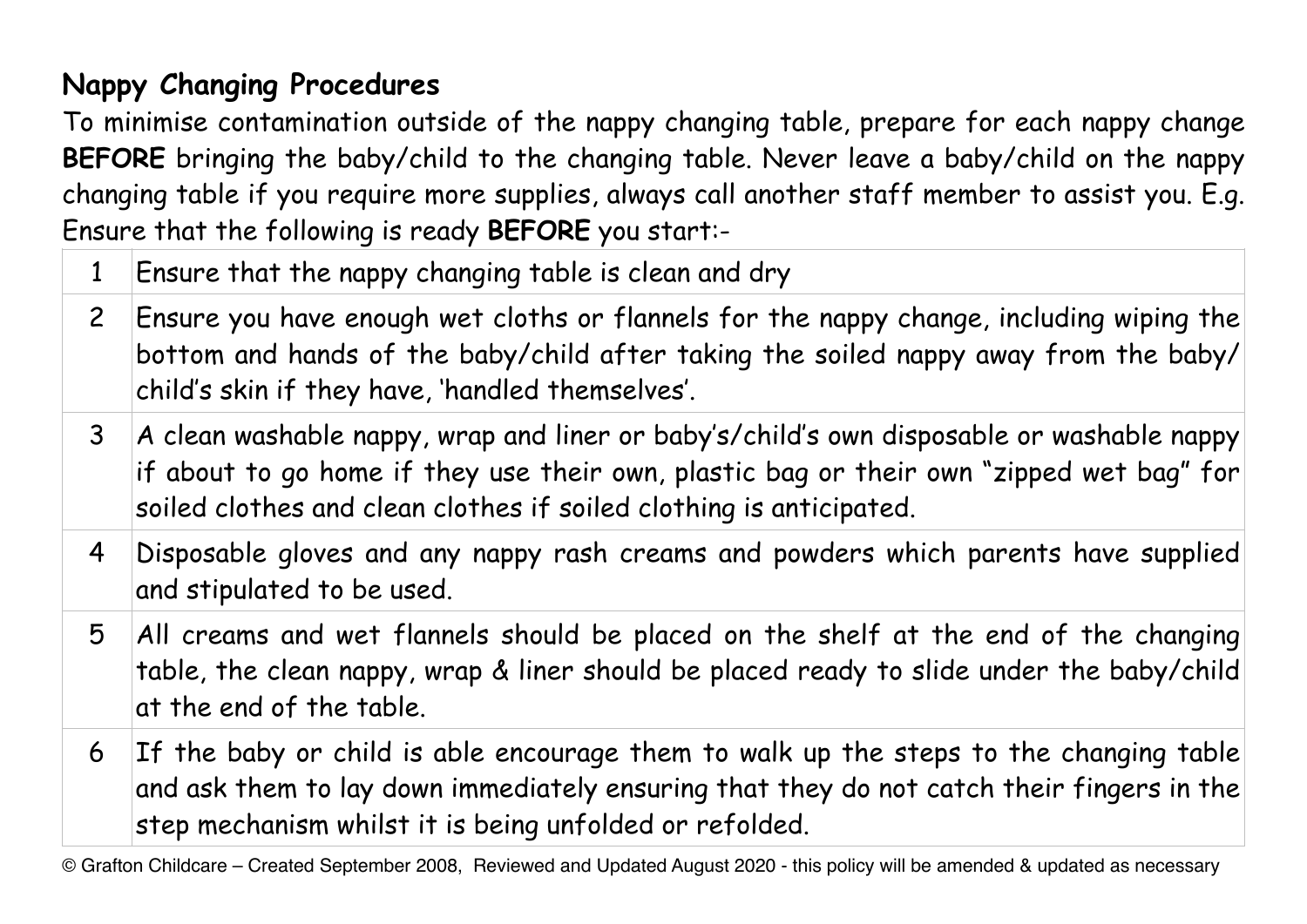| $\overline{7}$ | Remove the wet washable nappy placing it into the nappy hamper under<br>table whilst holding the baby/child securely with one hand, if soiled<br>and place on the clear plastic shelf out of the baby's/child's reach. |
|----------------|------------------------------------------------------------------------------------------------------------------------------------------------------------------------------------------------------------------------|
| 8              | Use enough wet flannels to wipe and clean the baby's/child's bottom<br>use another clean flannel to wipe the baby's/child's hands if<br>themselves'. Throw all soiled flannels into the nappy hamper under<br>table.   |
| 9              | Apply any nappy rash creams and powers which parents have supplied<br>wish to be used. Put on the clean washable or disposable nappy and<br>child.                                                                     |
|                | 10 Lift the baby/child off the nappy changing table and return them<br>another staff member whilst you sanitise the area.                                                                                              |
|                | 11 Sanitise the nappy changing table with the sanitiser stored on the show<br>side of the changing table and wipe dry with a dry flannel after<br>flannel in the nappy hamper and return sanitiser to shelf.           |
|                | 12 For washable nappies, carry soiled nappies to the toilet and rinse off<br>place into the washable nappy hamper under the changing table.                                                                            |
| 13             | For disposable nappies place the folded disposable nappy inside a p<br>wet bag if the child has their own, secure the top of the bag and p<br>the child's nursery bag                                                  |
|                |                                                                                                                                                                                                                        |

© Grafton Childcare – Created September 2008, Reviewed and Updated August 2020 - this policy will be amended & updated as necessary

## erneath the changing fold the nappy over

from front to back, they have, 'handled rneath the changing

d and stipulated they d redress the baby/

to be supervised by

elf on the right hand five minutes. Place

f any solids and then

Iastic bag or zipped place into the top of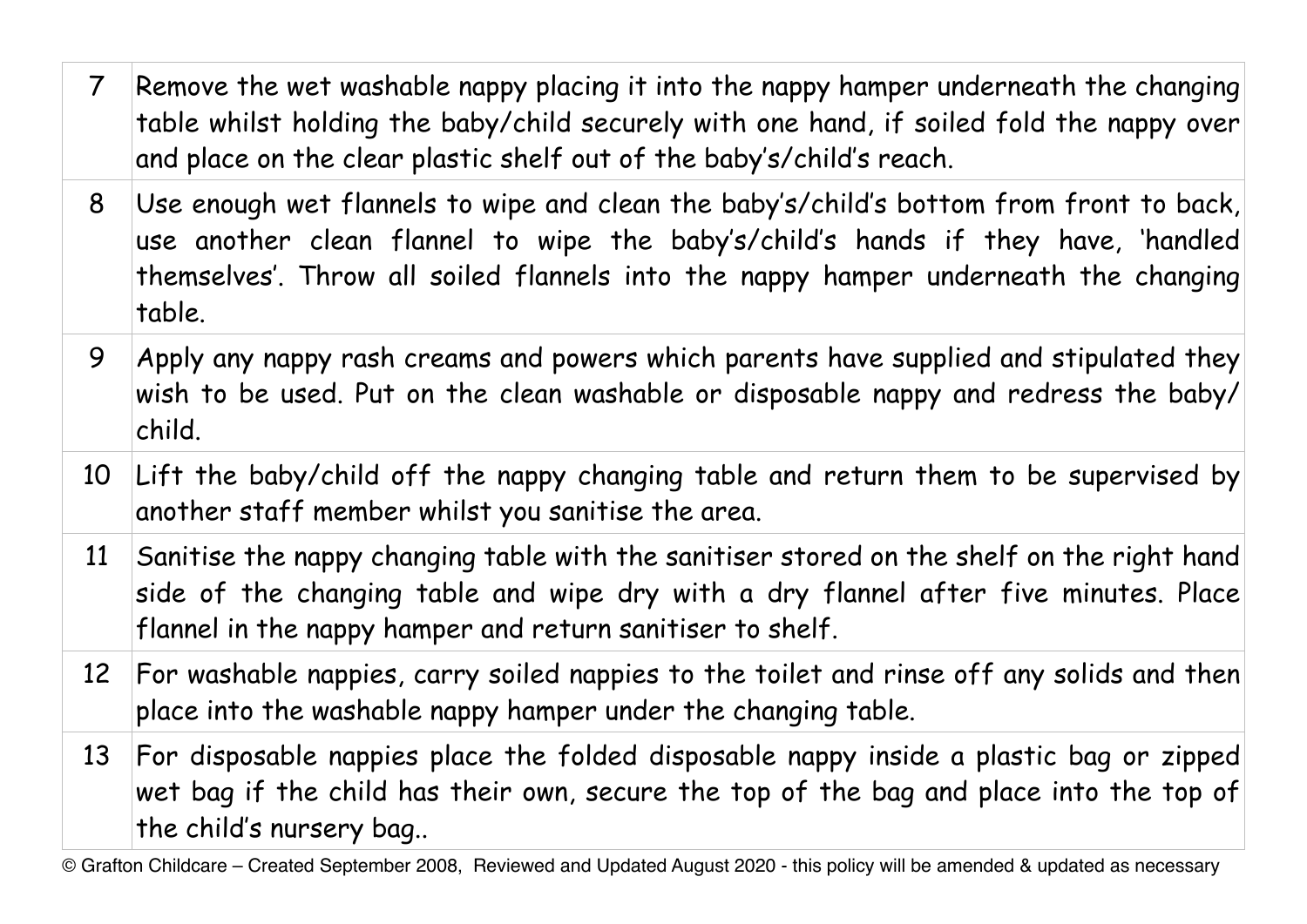14 Wash your hands in the utility sink using the hand-cleaner, nail-brush and individual single use flannels.

15 | Once the nappy hamper is full, wearing gloves carry the cloth bag and it's contents to the washing machine and empty into the machine. Set the machine to the 30 minute rinse programme. Once complete run a Cottons Load at 60 or 90\* degrees with a 1.57 minute wash time. \*We always use a 90 degree load when a child is showing signs of D&V.

For a load of just flannels, use the Rapid 30 minutes programme and use half a scoop of soap powder. Overuse of washing powder can cause nappy rash.

For a normal mixed load of flannels and washable nappies, we wash at 60 degrees with one flat scoop of soap powder. Using the washing programme for Cottons and set the to time to 1.57 minutes.

For a heavily soiled load of flannels and washable nappies, we wash at 90 degrees with one flat scoop of soap powder. Using the washing programme for Cottons and set the to time to 1.57 minutes.

Place a fresh cloth bag into the nappy hamper ready for use and wash your hands as per step 15 and hand washing instructions posted beside the sinks.